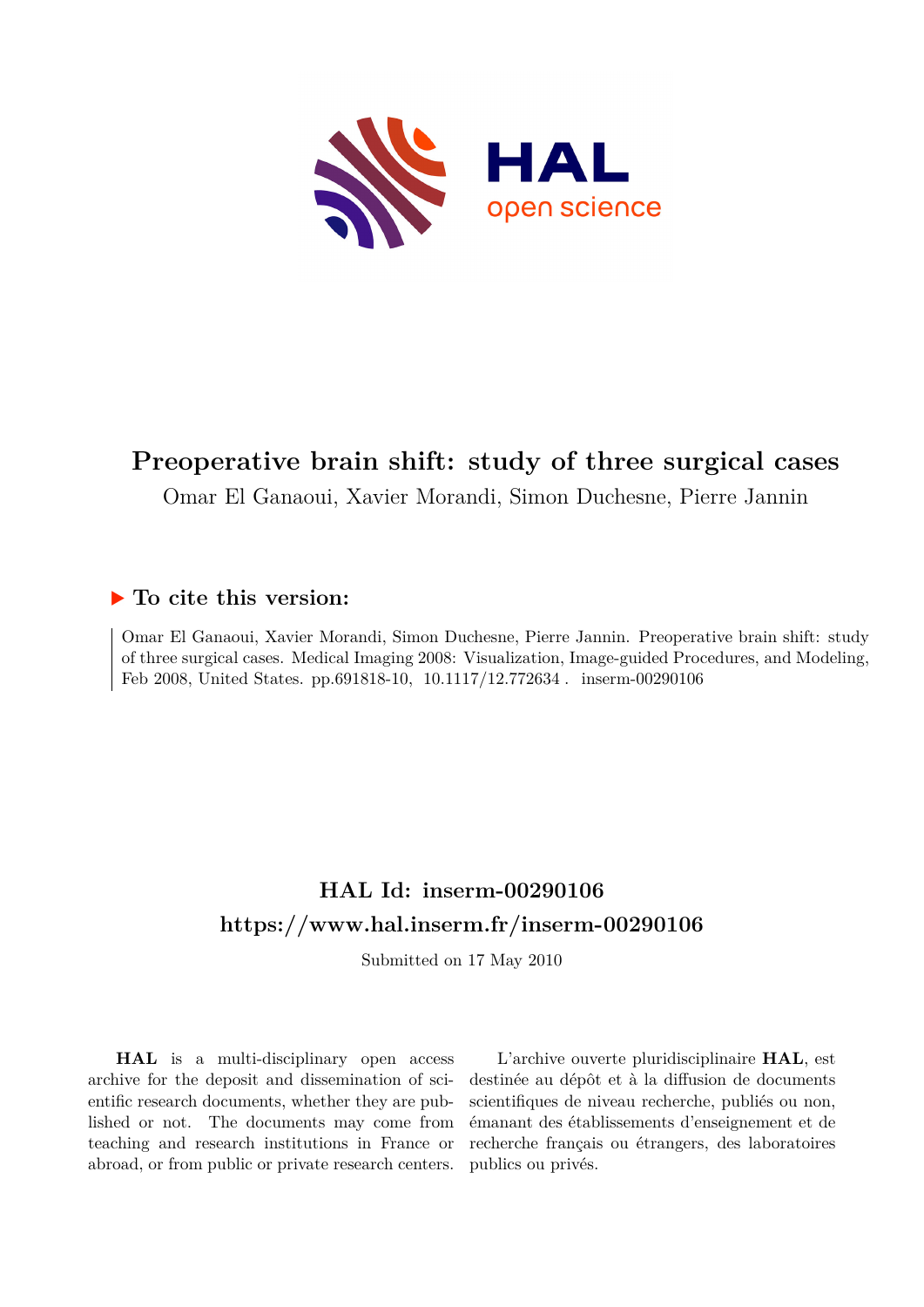# Preoperative Brain Shift: Study of Three Surgical Cases

O. El Ganaoui<sup>a,b,c</sup>, X. Morandi<sup>a,b,c,d</sup>, S. Duchesne<sup>b,e</sup>, P. Jannin<sup>a,b,c</sup>

a INRIA, VisAGeS Project-Team, F-35042 Rennes, France

b INSERM, U746, F-35043 Rennes, France

<sup>c</sup>University of Rennes I, CNRS, UMR 6074, IRISA, F-35042 Rennes, France

<sup>d</sup>Hospital of Rennes, Department of Neurosurgery, F-35033 Rennes, France

 $e^e$ Centre de Recherche de l'Université Laval - Robert Giffard, 2601 De La Canardière Beauport

QC G1J 2G3

# ABSTRACT

In successful brain tumor surgery, the neurosurgeon's objectives are threefold: (1) reach the target, (2) remove it and (3) preserve eloquent tissue surrounding it. Surgical Planning (SP) consists in identifying optimal access route(s) to the target based on anatomical references and constrained by functional areas. Preoperative images are essential input in Multi-modal Image Guided NeuroSurgery systems (MIGNS) and update of these images, with precision and accuracy, is crucial to approach the anatomical reality in the Operating Room (OR). Intraoperative brain deformation has been previously identified by many research groups and related update of preoperative images has also been studied. We present a study of three surgical cases with tumors accompanied with edema and where corticosteroids were administered and monitored during a preoperative stage  $[t_0,t_1 = t_0 + 10$  days]. In each case we observed a significant change in the Region Of Interest (ROI) and in anatomical references around it. This preoperative brain shift could induce error for localization during intervention (time  $t<sub>S</sub>$ ) if the SP is based on the  $t<sub>0</sub>$  preoperative images. We computed volume variation, distance maps based on closest point (CP) for different components of the ROI, and displacement of center of mass (CM) of the ROI. The matching between sets of homologous landmarks from  $t_0$  to  $t_1$  was performed by an expert. The estimation of the landmarks displacement showed significant deformations around the ROI (landmarks shifted with mean of  $3.90 \pm 0.92$  mm and maximum of 5.45 mm for one case resection). The CM of the ROI moved about 6.92 mm for one biopsy. Accordingly, there was a sizable difference between SP based at  $t_0$  vs SP based at  $t_1$ , up to 7.95 mm for localization of reference access in one resection case. When compared to the typical MIGNS system accuracy  $(2 \, mm)$ , it is recommended that preoperative images be updated within the interval time  $[t_1,t_S]$  in order to minimize the error correspondence between the anatomical reality and the preoperative data. This should help maximize the accuracy of registration between the preoperative images and the patient in the OR.

Keywords: Neurosurgical Procedures, Brain Shift, MIGNS, Surgical Workflow.

#### 1. INTRODUCTION

This study is set within the context of brain tumor surgery. In this paper, we demonstrate the necessity to update preoperative images in order to allow the recovery of registration error for Multi-modal Image Guided Neurosurgery (MIGNS) systems due to a phenomenon that we call preoperative brain shift. In successful surgery, the neurosurgeon's objectives are threefold: (1) reach the target, (2) remove it and (3) preserve eloquent tissue surrounding it. Surgical Planning (SP) consists in identifying optimal access route(s) to the target based on anatomical references and constrained by functional areas.<sup>1, 2</sup> MIGNS systems have been developed and are being used to help reach these objectives. A key component of MIGNS is the accurate registration of preoperative images to the intraoperative coordinate system of the patient.<sup>3</sup> The first registration step consists in a rigid transform, based on assumptions that are not verified during neurosurgical procedures. Intraoperative brain deformation has been previously identified by many research groups and related update of preoperative images

Author information: Send Correspondence to O. El Ganaoui, E-mail: omar.elganaoui@irisa.fr, Telephone: +33  $(0)2.23.23.38.29$ , Fax:  $+33$   $(0)2.99.84.71.71$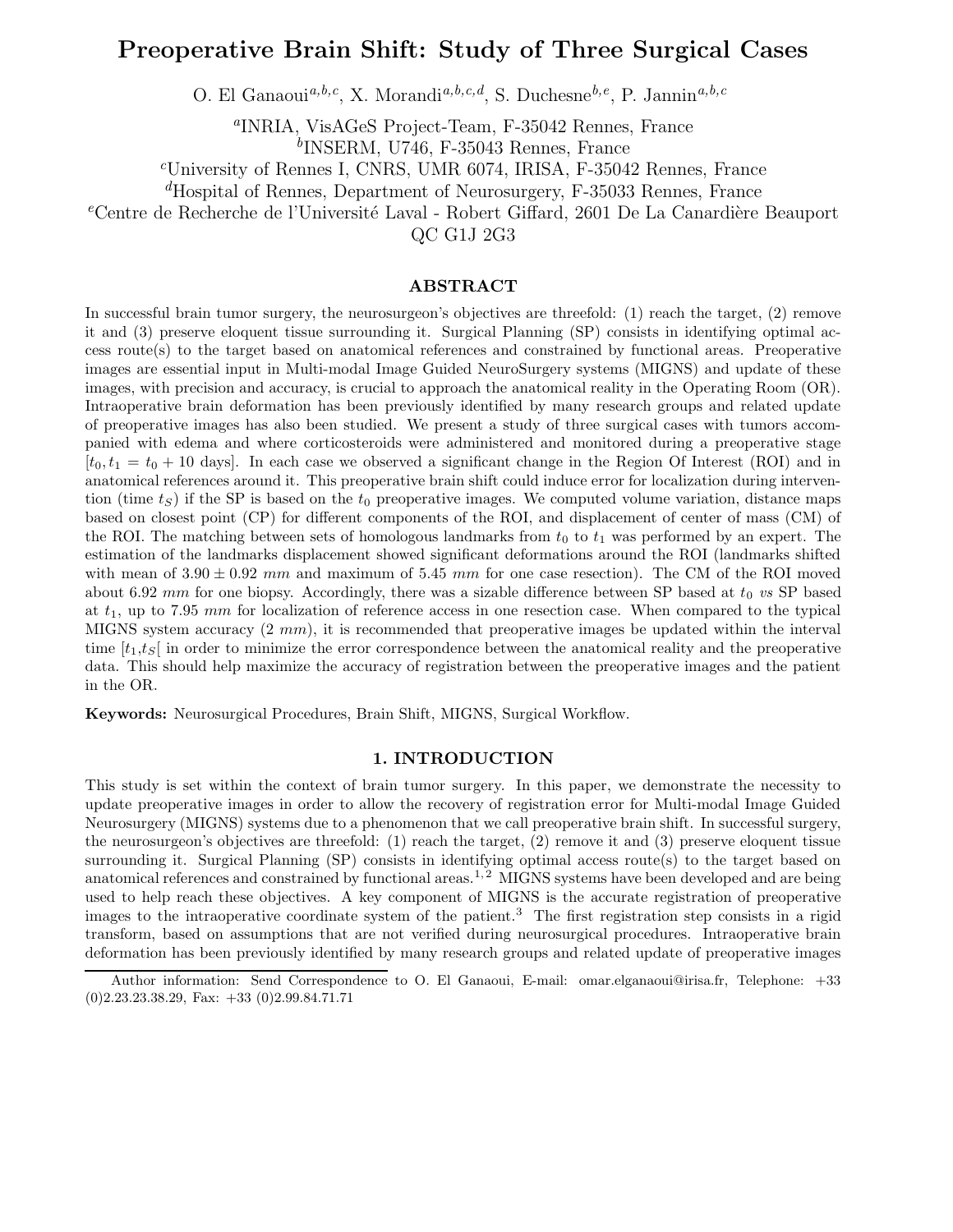has also been studied.<sup>4, 5</sup> One study<sup>6</sup> has shown that the surface of the brain is deformed by up to 25mm after skull opening, which could lead to substantial errors in MIGNS systems. To our knowledge, there is no study that discuss the possible deformations before skull opening. In particular, our study addresses the problem of possible deformations in the case of tumors associated with edema at the preoperative stage. Thus, in this paper we introduce the concept of *preoperative brain shift*.

Tissue edema is a pathological condition involving an increase of the amount of fluid in tissue.<sup>7</sup> Brain edema represents a disturbance of the volume equilibrium which must be compensated by a reduction in other fluid and blood compartments. When this compensation is inadequate, tissue pressure and intracranial pressure increase. For standard hospital **protocol**, after the diagnosis, the edema is treated by administration of corticosteroids during the preoperative phase until intervention time and no update of images is requested before the intervention. Let us define  $t_0$  as the time of preoperative image acquisition and  $t_S$  the time of intervention. During  $[t_0; t_S]$ , the patient is administered corticosteroids to regularize the intracerebral pressure and to improve neurological deficit due to edema. Since no imaging is typically performed during this interval, the MIGNS system registration, with 2  $mm<sup>8</sup>$  of accuracy, is based on preoperative images acquired at time  $t<sub>0</sub>$ . Our hypothesis is that there will be deformations of the ROI induced by corticosteroids administration during preoperative stage  $[t_0;t_S]$ . The edema should shrink, while at the same time the tumor will likely grow. This will induce a significant displacement of neighboring structures over a large region of interest; and to illustrate that point, we present a study of three patients with tumors and severe accompanying edema where corticosteroids were administered and monitored during a preoperative stage  $[t_0, t_1 = t_0 + 10 \text{ days}]$ . Our **objective** is to capture the shift in closed cranium, in these cases where parameters are controlled (tumor localization, edema volume, tumor volume, and corticosteroids administration) without surgical manipulation and mechanical deformation relied to skull opening. To initialize properly the MIGNS systems by correcting the preoperative brain shift implies proper initialization of the well known brain shift phenomenon.

## 2. MATERIAL AND METHODS

#### 2.1 Clinical data and images protocol acquisition

The studied cases were three patients with tumors presenting an important surrounding edema: the first patient presented tumor distributed bilaterally with foci in both left and right hemispheres, the second patient revealed right frontal tumor, and the third patient presented ventricular tumor. The treatment consisted in tumor biopsy for the first and third patient, and tumor resection for the second patient. Our imaging protocol included 3T-MR imaging (Philips Medical Systems) using: (1) three-Dimensional (3D) T1-weighted MRI ( $TR = 9.89$  ms,  $TE = 4.59$  ms, 1 voxel = 1 mm<sup>3</sup>), (2) 3D T1-weighted Gadolinium enhanced (TR = 9.89 ms, TE = 4.59 ms, 1 voxel  $\simeq$  1 mm<sup>3</sup>) to increase the detection of the tumor and (3) 2D axial T2-weighted Flair (TR = 11000 ms,  $TE = 125$  ms, resolution :  $0.34 \times 0.34 \times 4$  mm<sup>3</sup>) to maximize information about the edema. In respect to our hypothesis, we set the time  $t_1$  to 10 days after the first preoperative acquisition  $(t_1 = t_0 + 10 \text{ days})$ .

#### 2.2 Image Processing WorkFlow (IPWF)

The IPWF was broken down in two parts: (1) segmentation of the structures in the different MRI sequences; and (2) reformating of all structures in the same reference frame (T1-weighted at acquisition time  $t_0$ ) for comparison. The IPWF (Figure 1) included:

- 1. Image preprocessing: we corrected the images intensity inhomogeneities<sup>9</sup> in order to improve the segmentation process. To minimize the impact of noise on the image processing performance, we denoised the images using NL-means algorithm.<sup>10</sup>
- 2. Image registration: we performed rigid image registration by maximization of the mutual information between the images using the NEWUOA algorithm.<sup>11</sup> We note the matrix of rigid-body registration from sequence A at  $t_i$  acquisition time to sequence B at  $t_j$  acquisition time as follow:

$$
M_{t_i,t_j}^{A,B}, i,j \in \{0,1\}, A, B \in \{T1, Gado, Flair\}
$$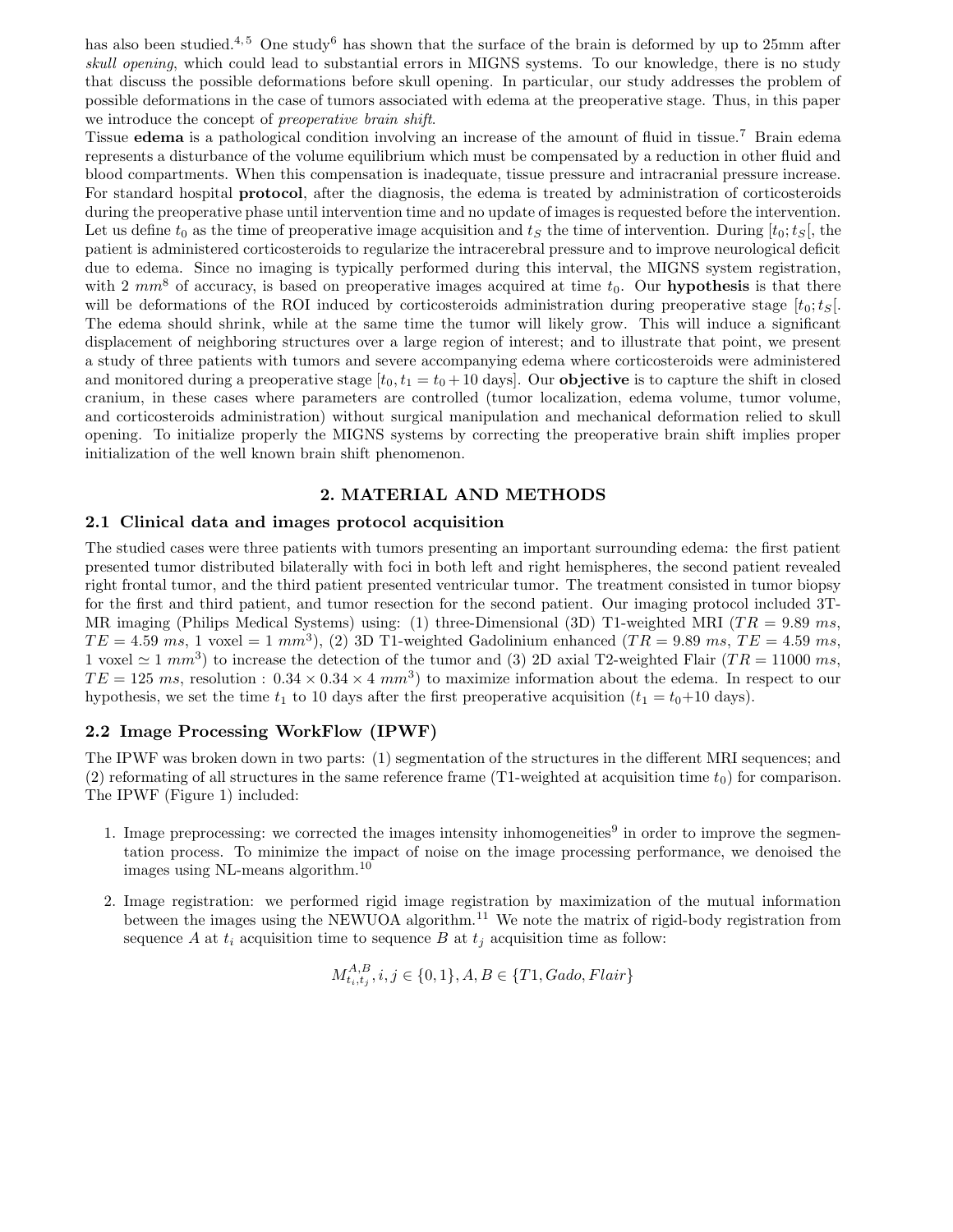- 3. Image segmentation: we segmented the structures of interest(i.e tumor, edema, ventricles, and the brain) on the images by combining manual segmentation using ITK-SNAP<sup>12</sup> and automatic segmentation based on level set method.<sup>13</sup> We noted by  $V_{t_i}^A, i \in \{0,1\}, A \in \{T1, Gado, Flair\}$  the volume segmented from image sequence  $A$  at time acquisition  $t_i$ .
- 4. Geometrical transformations of all volumes to the reference frame are noted as following :

$$
V_{t_i, t_j}^{A, B} = V_{t_i}^A * M_{t_i, t_i}^{A, B} * M_{t_i, t_j}^{B, B}
$$

where  $V_{t_i,t_j}^{A,B}$  is the volume segmented from sequence A at acquisition time  $t_j$  reformated to the sequence B at time  $t_i$ ,  $i, j \in \{0, 1\}$  and  $A, B \in \{T1, Gado, Flair\}$ 



Figure 1. Image processing workflow for volumes segmentation and registration of all volumes in the same reference.

#### 2.3 Estimation of local deformations

The estimation of local deformations was divided into three parts :(1) introduction of a metric to evaluate the percentage of volume change and the nature of deformation (shrinking/dilation), (2) estimation of surface deformations of the structures components of the region of interest (ROI), and (3) estimation of the error introduced by the manual segmentation.

#### 2.3.1 Shrinking/dilation metric

To estimate the volume change of different structures from acquisition time  $t_0$  to time  $t_1$ , we introduced a local volume change as  $\frac{V_{t_1}}{V_{t_1}}$  $\frac{V_{t_1}}{V_{t_0}}$  and the relative volume change  $\Delta V = \frac{V_{t_1} - V_{t_0}}{V_{t_0}}$  $\frac{1 - Vt_0}{V_{t_0}}$ . A positive (negative) value of  $\Delta V$ represents, respectively, an increase (decrease) in the volume. The  $\Delta V$  is a dilation/shrinking metric for results interpretation.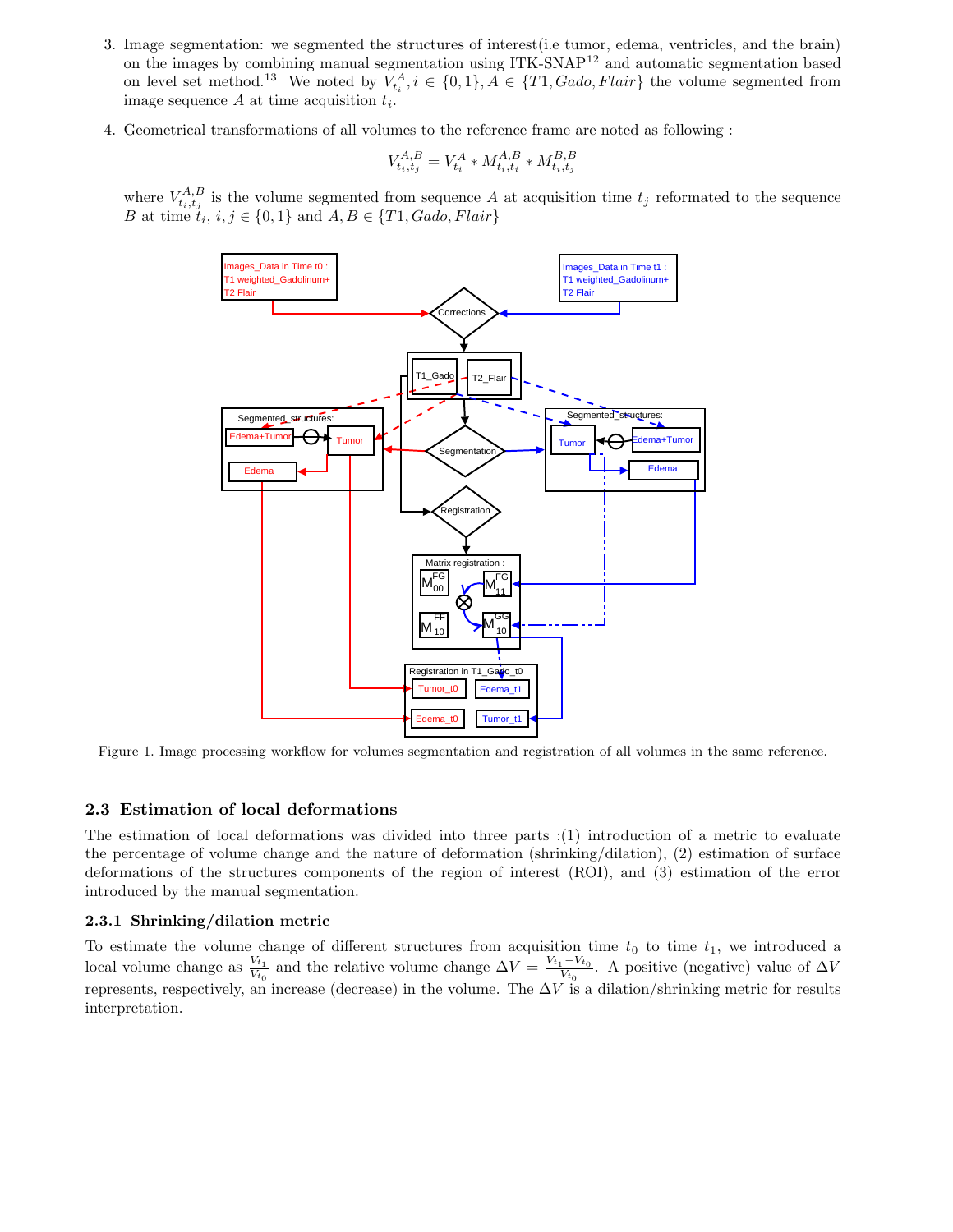#### 2.3.2 Distance maps visualization

To estimate the deformations of the surfaces of the segmented structures and to visualize these deformations according to the localization of the structures, we developed a tool to extract and visualize a signed Distance Maps  $(DM)$  for the different surfaces. Theses surfaces correspond, respectively, to the segmented structures at time  $t_0$  (reference structures  $S_{t_0}$ ) and  $t_1$  (target structures  $S_{t_1}$ ).

Without loss of generality, we assumed that  $0 < DSC(S_{t_0}, S_{t_1}) < 1$ , where DSC<sup>14</sup> (Dice Similarity Coefficient) measures the spatial overlap between the two segmentations  $(S_{t_0}, S_{t_1})$  and is defined as follow:

$$
DSC(S_{t_0}, S_{t_1}) = \frac{2(S_{t_0} \cap S_{t_1})}{(S_{t_0} + S_{t_1})}
$$

The distance maps visualization was performed as following:

Initialization: 1. Take two point sets  $S_{t_0}$  and  $S_{t_1}$ 2. Initialize the distance maps  $DM(x, y) = 0 \quad \forall x \in S_{t_0}, \quad y \in S_{t_1}$ Iterations: 3. For each point  $x_0 \in S_{t_0}$ , find the closest point  $x_1 \in S_{t_1}$ 4. Define the sign of the distance:  $sign(DM(x_0, x_1)) =$  $\int (-)(i.e)$  shrinking) if  $x_1 \in$  *Interior*( $S_{t_0}$ ), (+)(i.e dilation) else 5. Calculation of the distance:  $DM(x_0, x_1) = sign(DM(x_0, x_1)) * ||x_1 - x_0||_2$ Visualization: 6. Display the distance maps for the surfaces  $S_{t_0}$  and  $S_{t_1}$ , with color coding proportional to the distance.

#### 2.3.3 Error of manual segmentation and partial volumes effects

The expert<sup>\*</sup> segmented the tumor twice for one case study at time  $t_0$  and time  $t_1$ . The variation of volume between both segmentations gives an approximation of the manual volume segmentation error. The manual segmentation is performed at voxel level. To evaluate the partial volume effects, the expert displayed one segmentation and delineated the corresponding contour. This  $3^{rd}$  segmentation gives a relative volume change according to subvoxel ignorance.

# 2.4 Estimation of regional displacements

#### 2.4.1 Landmarks displacement around the ROI

To quantify displacement of neighboring structures to the ROI, the expert identified eight anatomically homologous landmarks  $L_{t_i}^k, i \in \{0, 1\}, k \in \{0, ..8\}$  using MINC tools<sup>†</sup>. We note  $L_{01}^k = (L_{t_0}^k, L_{t_1}^k)$  the matching couple between landmark  $L_{t_0}^k$  at time  $t_0$  and the corresponding landmark  $L_{t_1}^k$  at  $t_1$ . We note by  $||L_{01}^k||_2 = ||(L_{t_0}^k, L_{t_1}^k)||_2$ the Euclidean distance between each  $k^{th}$  landmark at time  $t_0$  and the  $k^{th}$  corresponding landmark at time  $t_1$ .

#### 2.4.2 Reference landmarks displacement vs registration

To validate the precision of landmarks identification according to the error of rigid-body registration used in the image processing WorkFlow, the expert selected eight additional landmarks that are not supposed to be deformed (e.g the nasion, the eyes). We note this set of reference landmarks  $F_{t_i}^k, i \in \{0, 1\}, k \in \{0, ...8\}$ . The registration was be accepted if the mean of displacement of the different reference landmarks was less than  $1mm$ .

<sup>∗</sup>Neurosurgeon, neuroanatomist expert (X.M.)

<sup>†</sup>http://www.bic.mni.mcgill.ca/software/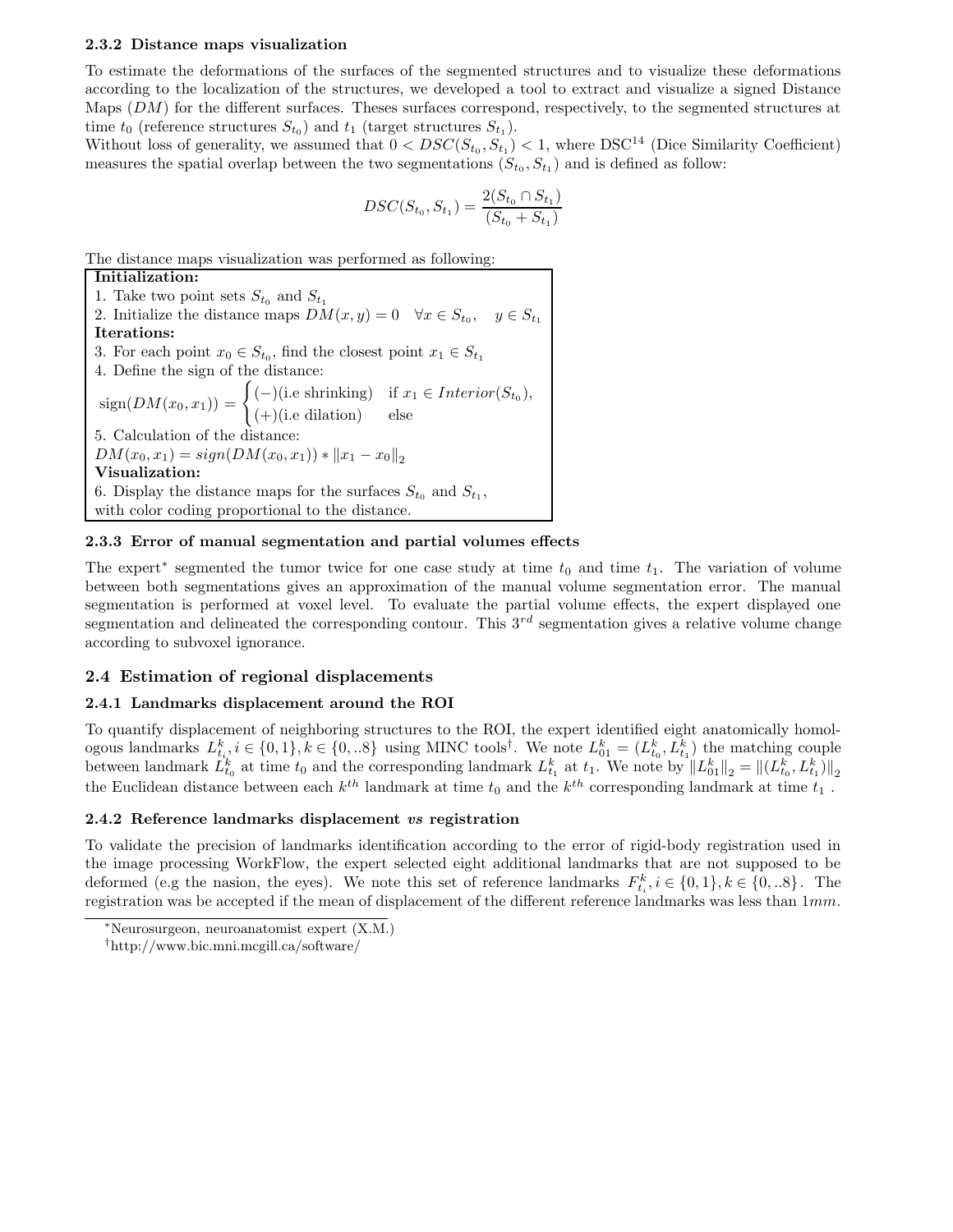#### 2.5 Estimation of ROI components displacement: Center of mass displacement

We supposed that the displacement of the ROI components (Tumor, Edema) can be characterized by the movement of their center of mass. We defined center of mass for each volume V of ROI components  $(CM(V))$  and we note  $\|(CM(V_{t_0}), CM(V_{t_1}))\|_2$  the Euclidean distance between the volume  $V_{t_0}$  at acquisition time  $t_0$  and the volume  $V_{t_1}$  at acquisition time  $t_1$ .

## 2.6 Introduction of Surgical Planning (SP) Error

For each intervention, the SP contribution consists of two parts : (1) localization of the target, and (2) definition of a road map according to the anatomical references (cortical gyri or sulci) and constraints (functional areas). We defined the difference between SP based on the acquisition time  $t_0$  ( $SP_{t_0}$ ) and SP based on  $t_1$  time  $(SP_{t_1})$ by given couple of errors related to: (1) localization of targets (ROI) from  $t_0$  to  $t_1$  and (2) displacement of anatomical references (like cortical gyri or sulci) from  $t_0$  to  $t_1$ . If we classify the data according to the treatment, we can define the error as follow :

$$
Error(SP_{t_0}, SP_{t_1}) = \begin{cases} \left[ \left\| (target\_t_0, target\_t_1) \right\|_2; \left\| (sulci\_t_0, sulci\_t_1) \right\|_2 \right] & \text{if resection,} \\ \left[ \left\| (target\_t_0, target\_t_1) \right\|_2; Mean(landmarks displacement) \right] & \text{if biopy.} \end{cases}
$$

Where :  $target_t_0, target_t_1$  are the targets (tumors for our three surgical cases) from acquisition time  $t_0, t_1$ respectively and sulci  $t_0$ , sulci  $t_1$  are the sulci from  $t_0$ ,  $t_1$ .

#### 3. RESULTS

#### 3.1 Estimation of local deformations

#### 3.1.1 Local volume changes

From Table 1, a significant increase in the tumor volumes for the first and the third patient contrasts with decrease of tumor volume for the second patient. However, the edema and the global ROI (edema + tumor) volumes decreased for all patients by at least 12.18%. The variation of volume of ventricles depends on tumor localization. We observe for the second patient a significant increase  $(+21.77\%)$ .

|                              | Volume changes $\Delta V = \frac{V_1}{V_2}$ |                             |                  |  |
|------------------------------|---------------------------------------------|-----------------------------|------------------|--|
| patient<br><b>Structures</b> | $1^{st}$ patient                            | $\overline{2^{nd}}$ patient | $3^{rd}$ patient |  |
| <b>Brain</b>                 | $-4.92\%$                                   | $+1.64\%$                   | $+2.01\%$        |  |
| Tumor                        | $+60\%$                                     | $-28.60\%$                  | $+16.58\%$       |  |
| Edema                        | $-32.92\%$                                  | $-31.00\%$                  | $-15.34\%$       |  |
| $ROI = Edema + Tumor$        | $-13.62\%$                                  | $-30.74\%$                  | $-12.18\%$       |  |
| Ventricles                   | $-0.94\overline{\mathcal{Z}}$               | $+21.77%$                   | $-13.87\%$       |  |

Table 1. Table representing volume changes  $\Delta V$  for the three patients

#### 3.1.2 Manual segmentation error

Table 2 shows, for the second patient, a non significant partial volume effects due to the manual segmentation by the expert. We observed for the two segmentations of the tumor from time  $t_1$  a variation:  $\Delta S_{Tumor} = -0.407\%$ . Comparing to the volume changes of the tumor for the second patient (Table 1), we observed:

$$
\Delta S_{Tumor} = -0.407\% \ll -28.60\% = \Delta V_{Tumor}
$$

#### 3.1.3 Distance maps visualization

From Figure 2, we distinguished the shrinking/dilation of different surfaces of structures from time acquisition  $t_0$ to time  $t_1$ . The visualization of these distance maps shown location of the shrinking or dilation and illustrates significant deformations of surfaces and confirmed the results of volume changes. The visualization of brain distance map from  $t_0$  to  $t_1$  merged with ROI localization shows a shift of the brain according to the shrinking/dilation of the structures component of the ROI.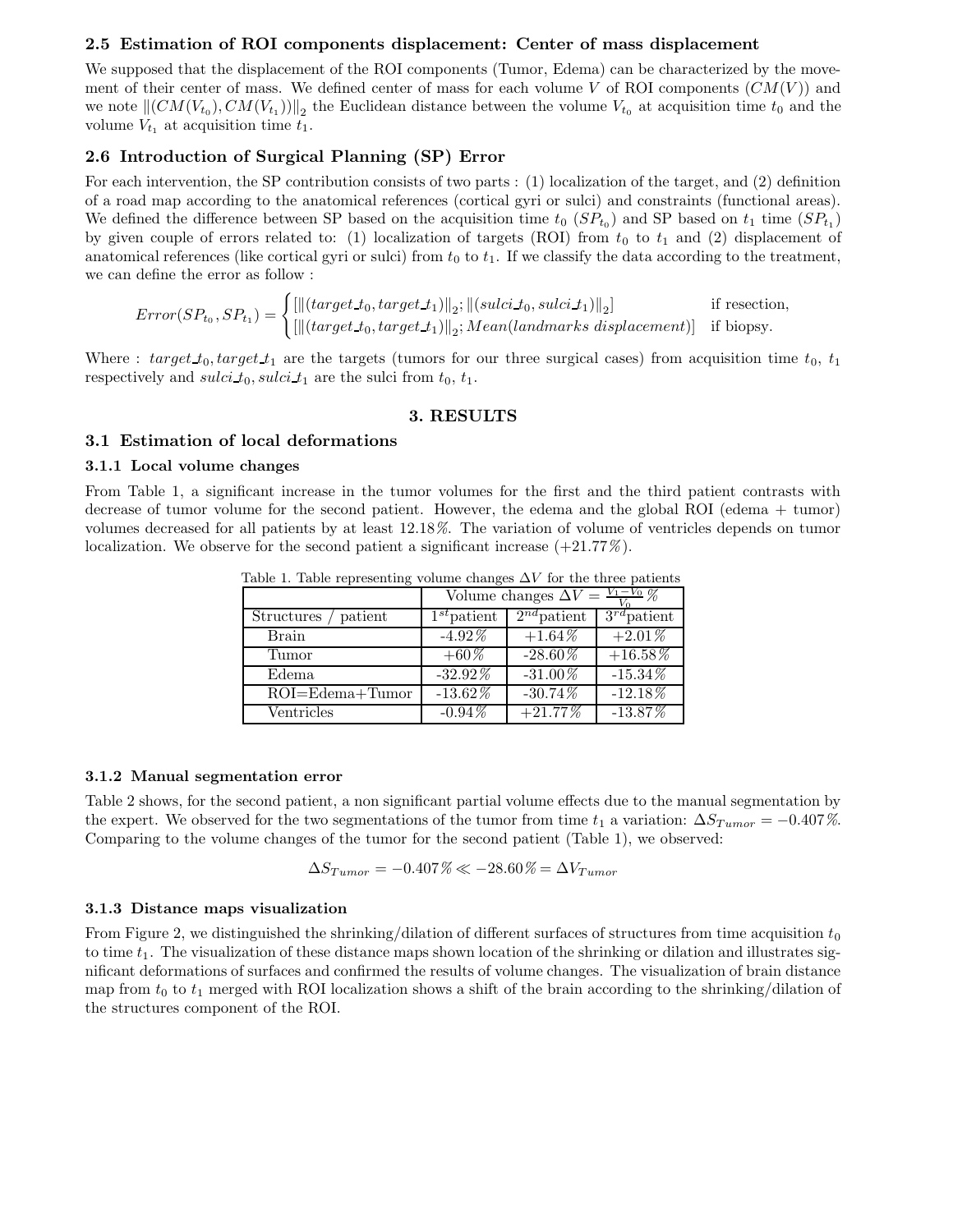Table 2. Error of manual volume segmentations for tumor  $(2^{nd}$  patient)

|           | Volumes for tumor segmentation at $t_0$ and $t_1$ |            |                                 |            |            |  |
|-----------|---------------------------------------------------|------------|---------------------------------|------------|------------|--|
|           | $S1(mm^3)$                                        | $S2(mm^3)$ | $52 - 51$<br>$\Delta S_{Tumor}$ | $S3(mm^3)$ | 53–52      |  |
| Time $t0$ | 17524                                             | 16995      | $-0.03018$                      | 17144      | 0.00876    |  |
| Time $t1$ | 12512                                             | 12461      | $-0.00407$                      | 12102      | $-0.02880$ |  |



Figure 2. Signed distance maps, based on closest points algorithm, from reference time  $t_0$  to targeted time  $t_1$ . From left to right, distance maps for tumor,  $ROI(Edema+Tumor)$ , and ventricles. From top to bottom, the three rows correspond to the  $1^{st}$ ,  $3^{rd}$ , and  $2^{nd}$  patient respectively.

The last row represents for the  $2^{nd}$  patient the merging between the tumor localization and the brain distance map.

# 3.2 Estimation of regional displacement

Table 3 shows a significant displacement of landmarks around the ROI of the three patients. For the  $2^{nd}$  patient, the mean of displacement was about  $3.90 \pm 0.92$  mm with maximal displacement of 5.45 mm. In second part, the table shows that the rigid registration applied for our IPWF was accepted. For the three patients, the means were:  $0.54 \pm 0.31$  mm,  $0.63 \pm 0.30$  mm, and  $0.83 \pm 0.22$  mm respectively. The mean of distances between matching reference landmarks was inferior to 1 mm.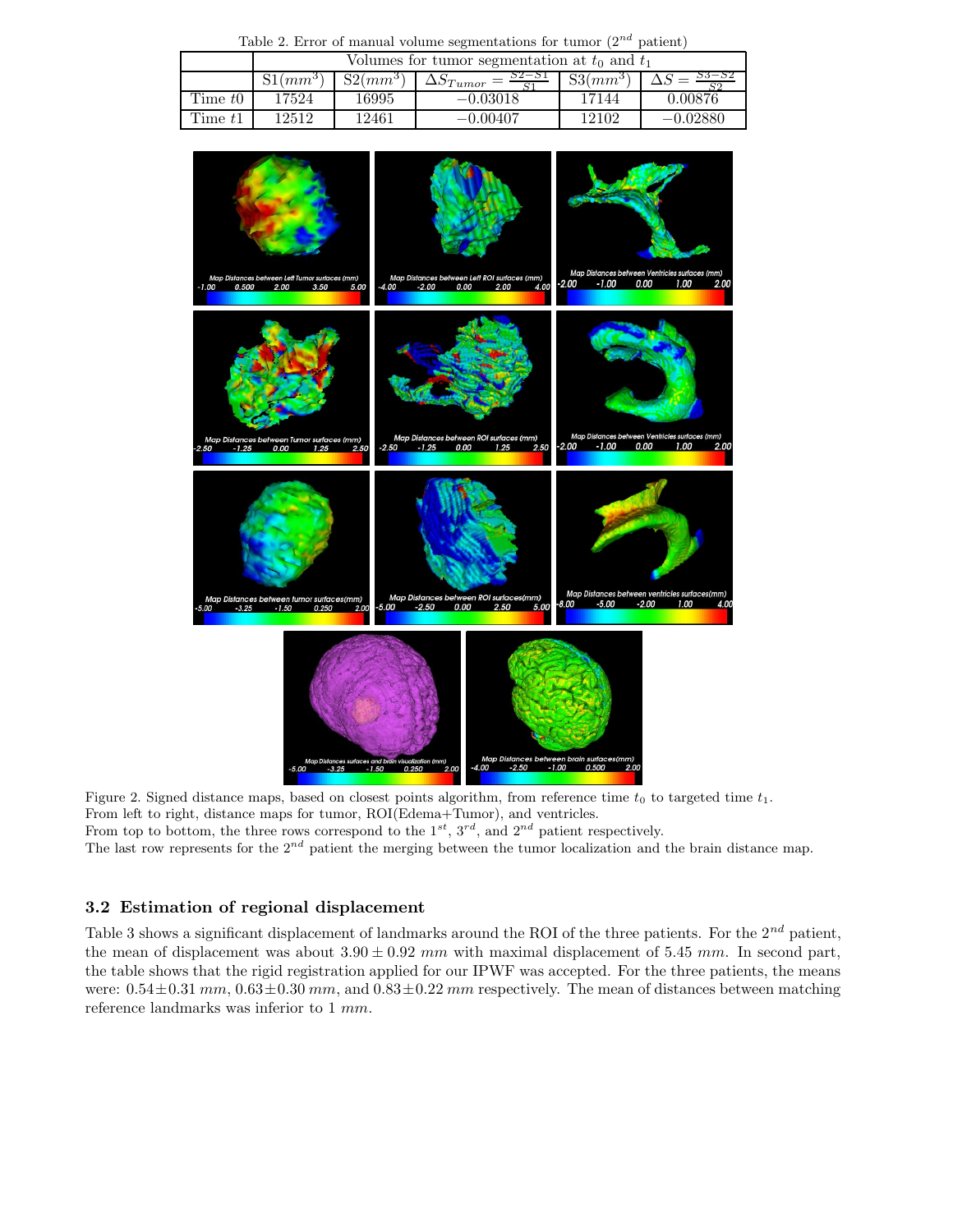Table 3. Euclidean distance  $\|.\|_2$  between each landmark  $L_{t_0}^k$  at time  $t_0$  and the corresponding landmark  $L_{t_1}^k$  at time  $t_1$ for the three patients.

|                                                  | Displacement of Landmarks around the ROI |            |            |            |            |            |            |            |       |          |
|--------------------------------------------------|------------------------------------------|------------|------------|------------|------------|------------|------------|------------|-------|----------|
| $\text{Patient}/\ \cdot\ _2$<br>mm)              | $L_{01}^1$                               | $L_{01}^2$ | $L_{01}^3$ | $L_{01}^4$ | $L_{01}^5$ | $L_{01}^6$ | $L_{01}^7$ | $L_{01}^8$ | $\mu$ | $\sigma$ |
| $1^{st}$<br>patient                              | 2.14                                     | 0.84       | 1.17       | 2.36       | 1.87       | 1.09       | 0.89       | 2.77       | 1.64  | 0.69     |
| patient<br>$2^{nd}$                              | 2.08                                     | 3.07       | 4.17       | 4.13       | 4.36       | 4.25       | 3.68       | 5.45       | 3.90  | 0.92     |
| $3^{rd}$<br>patient                              | 2.16                                     | 1.47       | 1.78       | 2.47       | 1.73       | 2.65       | 1.87       | 2.89       | 2.13  | 0.46     |
|                                                  | Displacement of reference landmarks      |            |            |            |            |            |            |            |       |          |
| $\overline{\text{Pattern}}/ \ \cdot\ _2$<br>(mm) | $F_{01}^1$                               | $F_{01}^2$ | $F_{01}^3$ | $F_{01}^4$ | $F_{01}^5$ | $F_{01}^6$ | $F_{01}^7$ | $F_{01}^8$ | $\mu$ | $\sigma$ |
| $1^{st}$<br>patient                              | 0.17                                     | 0.25       | 1.15       | 0.63       | 0.43       | 0.93       | 0.44       | 0.34       | 0.54  | 0.31     |
| patient<br>$2^{nd}$                              | 0.37                                     | 0.30       | 0.43       | 0.72       | 1.27       | 0.89       | 0.49       | 0.61       | 0.63  | 0.30     |
| $3^{rd}$<br>patient                              | 0.93                                     | 1.19       | 0.66       | 0.78       | 0.87       | 0.40       | 0.80       | 1.01       | 0.83  | 0.22     |

## 3.3 Estimation of ROI component displacement

From (Table 4) we observed a significant displacement of mass center of the ROI (CM(ROI)); for the  $3^{rd}$ patient, the CM(edema+tumor) moved by 6.92 mm and for the 1<sup>st</sup>patient, the center of mass of tumor moved by 4.05 mm. These results coupled with landmarks displacement demonstrate first sizable difference between SP based  $t_0$  vs SP based  $t_1$ .

Table 4. The displacement of Center of Mass (CM) for the tumor and the global ROI (Edema+Tumor)

|                             | CM displacement of The ROI components |         |  |  |
|-----------------------------|---------------------------------------|---------|--|--|
| Patient/ $\ .\ _2$ (mm)     | CM(Tumor)                             | CM(ROI) |  |  |
| $1^{st}$ patient            | 4.052                                 | 1.713   |  |  |
| $\overline{2^{nd}}$ patient | 2.706                                 | 1.45    |  |  |
| $3^{rd}$<br>patient         | 1.971                                 | 6.920   |  |  |

#### 3.4 Surgical Planning (SP) Error

For the second patient, the surgeon defined an optimal sulci, to reach the target, for the planning  $SP_{t_0}$  and the corresponding sulci for the planning  $SP_{t_1}$ . The left part of the (Figure 3) shows the difference between the sulci extraction based on time  $t_0$  (yellow color) and the extraction based on time  $t_1$  (blue color). The right part of the (Figure 3) shows the optimal reference sulci to access to the tumor based on  $SP_{t_0}$  (yellow) and the corresponding one according to  $SP_{t_1}$  (blue color). The Euclidean distance between the center of mass of the sulci from  $t_0$  to  $t_1$ was  $\left\|(sulci t_0, sulci t_1)\right\|_2 = 7.95$  mm and from (Table 3), we note  $\left\|(tumor t_0, tumor t_1)\right\|_2 = 2.70$  mm. It gives a surgical planning error for the second patient as:

$$
Error(SP_{t_0}, SP_{t_1}) = [2.70; 7.95]mm
$$

We resume in Table 5 the corresponding errors due to planning based on  $t_0$  vs planning based on  $t_1$  for the three patients.

| Twole of particular promining error for the three pathenties         |                         |                                                        |  |  |  |
|----------------------------------------------------------------------|-------------------------|--------------------------------------------------------|--|--|--|
|                                                                      | Surgical planning error |                                                        |  |  |  |
|                                                                      |                         | $1^{st}$ patient   $2^{nd}$ patient   $3^{rd}$ patient |  |  |  |
| $Error(SP_{t_0}, SP_{t_1})mm$ [4.05; 1.64] [2.70; 7.95] [1.97; 2.13] |                         |                                                        |  |  |  |

Table 5. Surgical planning error for the three patients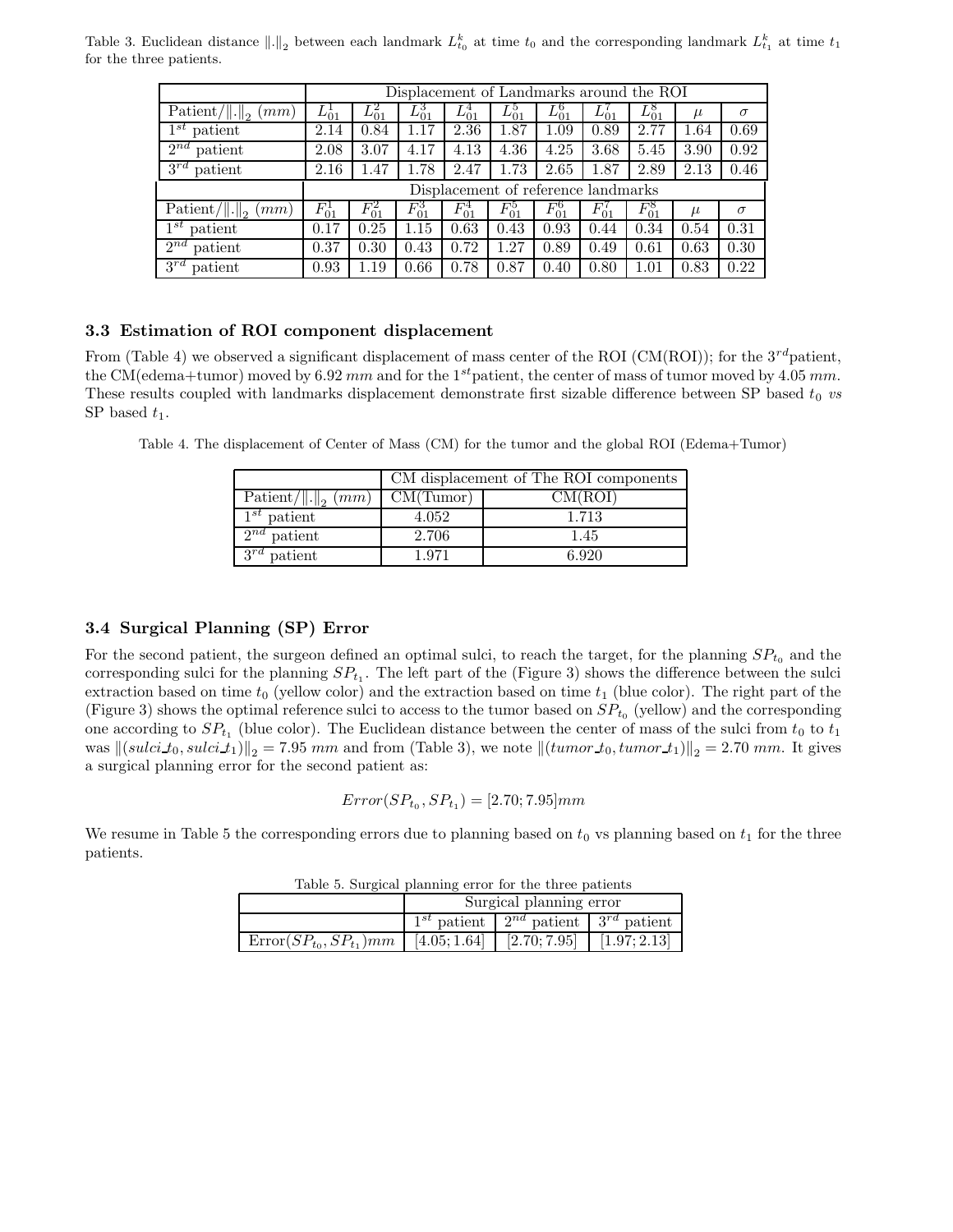

 and blue color for time t1 Figure 3. The extraction of sulci based on time  $t_0$  with optimal reference sulci (yellow color) and the extraction based on

time  $t_1$  (blue color) with optimal reference sulci to access to the tumor.

## 4. CONCLUSION AND DISCUSSION

Different studies have focused on compensating the brain shift phenomenon and to correct deformation in intraoperative stage.5, <sup>15</sup> Since temporal aspect is a key factor during neurosurgery, to extract an information about deformation can increase the accuracy of the MIGNS systems. Different parameters related to the phenomenon increase the complexity of the event. Drug responses, gravity, edema and surgical manipulation complicate the understanding of the deformation.<sup>4, 16</sup> The brain shift phenomenon is certainly related to the disturbance of the volume equilibrium and a studies<sup>5, 17</sup> have shown a cortical brain surface shift of 10 mm on average, during surgery and along direction of deformations, after skull opening.

In this study, we addressed another aspect of anatomical deformation related to brain shift in the preoperative phase that we call preoperative brain shift. This preoperative brain shift was restricted to the anatomical brain deformations in closed-cranium. We hypothesized, for our data set of patients (three surgical cases), that the presence of edema and tumor creates a mass effect and that after corticosteroids administration during stage  $[t_0,t_1]$ , both the shrinking of edema and growth of tumor induce lack of tissue and provide displacement of neighboring structures of the ROI. The three surgical cases illustrate the existence of the preoperative brain shift and initialize preliminary measures to understand the shift in closed cranium under controlled parameters (tumor localization, edema volume, tumor volume, and corticosteroids administration) without surgical manipulation. The signed distance maps introduced in this study can be used for understanding and modeling preoperative deformation. According to brain surface deformations, we will be able to localize an optimal craniotomy in order to minimize the shift due to the decrease of intracranial pressure after skull opening. The local volume changes of the components of the ROI can be related to the localization of these components; the significant increase of the volume of ventricles for the second patient (Table 1) can be explained by the fact that the tumor and the edema are inside the ventricles.

On the methodological side, our study suffers from three principal points: (1) rigid body registration, (2) manual segmentation, and (3) intra-expert variability in landmarks identification. For further work, we will introduce elastic body registration to extract the deformation field and to identify the features for direction of deformation. For manual segmentation by the expert, we observed that we can ignore the partial volume effects comparing to the significant volume changes, but we have to introduce the error related to different experts. For homologous landmarks identification, we have to estimate the displacement errors associated with placement of the landmarks and errors of locating the fiducial points due to the intra-expert variability. Another further step of our work will be to propose a realistic model of tumor growth, that is in general difficult,<sup>18</sup> and combine it with model of edema shrinking in order to build a first model for preoperative brain shift.

Further analysis, with more clinical cases, will certainly emphasize a new surgical workflow that determine a time  $t_1 \in [t_0, t_S]$  ( $t_S$  time of intervention), respecting clinical temporal constraints and processing time of images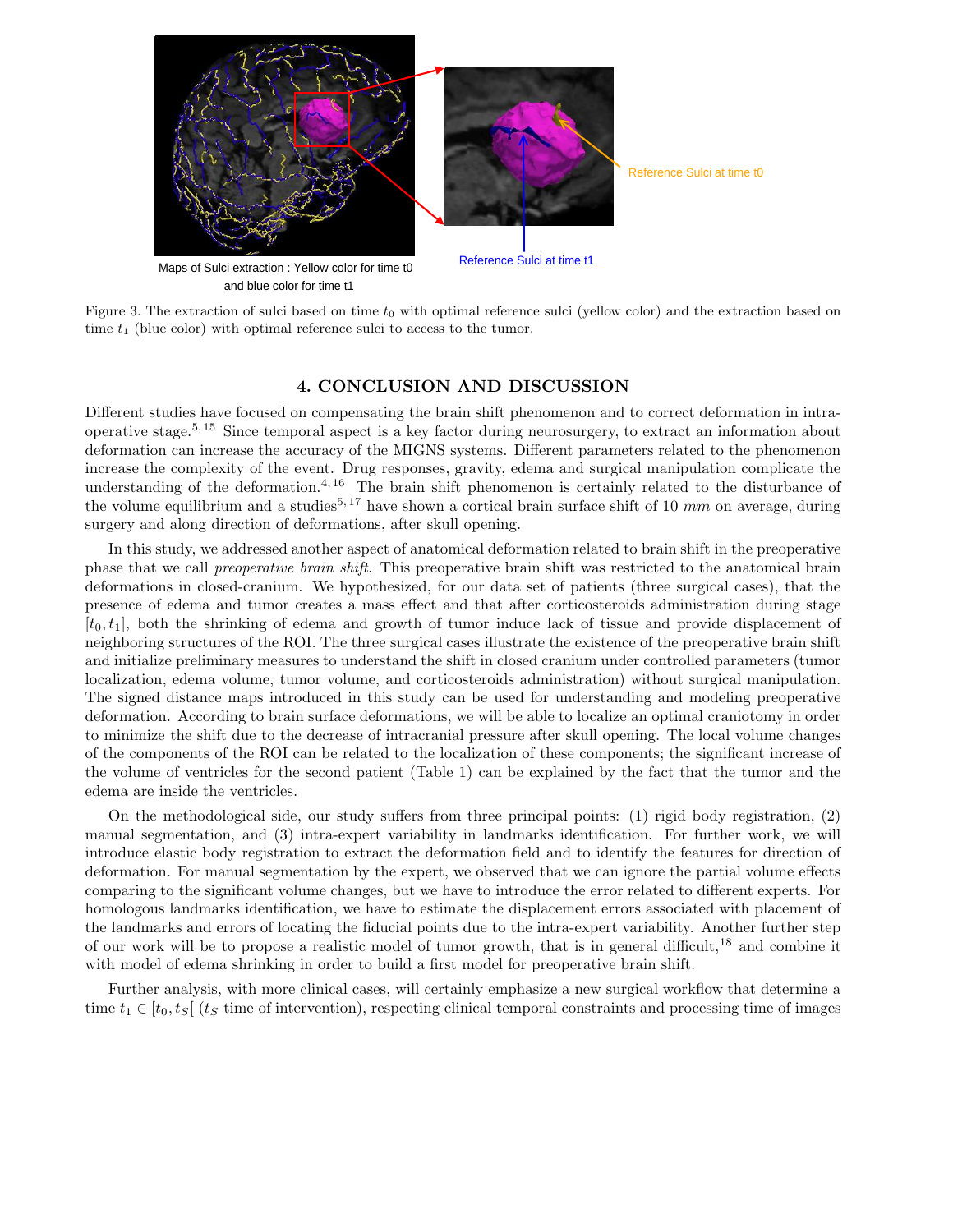(preprocessing, fusion and segmentation), after which new preoperative imaging must be performed in order to initialize properly the MIGNS systems and recover the error of misregistration. In fine, this would be a proper initialization of the intraoperative brain deformation and help approach the reality in the operating room.

#### ACKNOWLEDGMENTS

We wish to express our thanks to Pr. G. Brassier and all people of the department of neurosurgery (C. Haegelen, S. Diabira) and radiology (J-C. Ferré, B. Carsin) of the Pontchaillou Hospital. We thank N. Wiest-Daesslé and S. Prima for review. Our research is supported by FRSQ/INSERM (S. Duchesne) and a french research ministry grant (O. El Ganaoui).

### REFERENCES

- 1. P. Jannin, X. Morandi, O. Fleig, E. Le Rumeur, P. Toulouse, B. Gibaud, and J. Scarabin, "Integration of sulcal and functional information for multimodal neuronavigation," Journal of Neurosurgery  $96(4)$ , pp. 713– 723, 2002.
- 2. C. Barillot, P. Coupé, O. El Ganaoui, B. Gibaud, P. Hellier, P. Jannin, P. Paul, S. Prima, N. Wiest-Daesslé, and X. Morandi, "Image guidance in neurosurgical procedures, the Visages point of view," in IEEE International Symposium on Biomedical Imaging: From Nano to Macro, ISBI'2007, pp. 1056–1059, (Washington, USA), April 2007.
- 3. T. M. Peters, "Image-guidance for surgical procedures," Physics in Medicine and Biology 51, pp. R505– R540, July 2006.
- 4. M. I. Miga, K. D. Paulsen, J. M. Lemery, S. D. Eisner, A. Hartov, F. E. Kennedy, and D. W. Roberts, "Model-updated image guidance: initial clinical experiences with gravity-induced brain deformation.," IEEE Trans Med Imaging 18, pp. 866–874, October 1999.
- 5. D. W. Roberts, A. Hartov, F. E. Kennedy, M. I. Miga, and K. D. Paulsen, "Intraoperative brain shift and deformation: a quantitative analysis of cortical displacement in 28 cases.," Neurosurgery 43, October 1998.
- 6. T. Hartkens, D. L. G. Hill, A. D. Castellano-Smith, D. J. Hawkes, C. R. Maurer, A. J. Martin, W. A. Hall, H. Liu, and C. L. Truwit, "Measurement and analysis of brain deformation during neurosurgery," Medical *Imaging, IEEE Transactions on*  $22(1)$ , pp. 82–92, 2003.
- 7. G. Grasso, C. Alafaci, M. Passalacqua, A. Morabito, M. Buemi, F. M. Salpietro, and F. Tomasello, "Assessment of human brain water content by cerebral bioelectrical impedance analysis: a new technique and its application to cerebral pathological conditions.," Neurosurgery  $50$ , pp. 1064–1074, May 2002.
- 8. K. E. Lunn, K. D. Paulsen, D. W. Roberts, F. E. Kennedy, A. Hartov, and L. A. Platenik, "Nonrigid brain registration: synthesizing full volume deformation fields from model basis solutions constrained by partial volume intraoperative data," Computer Vision and Image Understanding 89(2-3), pp. 299–317, 2003.
- 9. S. Prima, N. Ayache, T. Barrick, and N. Roberts, "Maximum likelihood estimation of the bias field in MR brain images: investigating different modelings of the imaging process," in 4th International Conference on Medical Image Computing and Computer-Assisted Intervention, MICCAI'2001, W. Niessen and M. Viergever, eds., Lecture Notes in Computer Science 2208, pp. 811–819, Springer, (Utrecht, The Netherlands), October 2001.
- 10. P. Coupé, P. Yger, and C. Barillot, "Fast Non Local Means Denoising for 3D MR Images," in 9th International Conference on Medical Image Computing and Computer-Assisted Intervention, MICCAI'2006, R. Larsen, M. Nielsen, and J. Sporring, eds., *Lecture Notes in Computer Science* 4191, pp. 33–40, Springer, (Copenhagen, Denmark), October 2006.
- 11. N. Wiest-Daessl´e, P. Yger, S. Prima, and C. Barillot, "Evaluation of a new optimisation algorithm for rigid registration of MRI data," *Medical Imaging 2007: Image Processing*  $6512(1)$ , p. 651206, SPIE, 2007.
- 12. P. A. Yushkevich, J. Piven, H. C. Hazlett, R. G. Smith, S. Ho, J. C. Gee, and G. Gerig, "User-guided 3D active contour segmentation of anatomical structures: significantly improved efficiency and reliability.," Neuroimage 31, pp. 1116–1128, July 2006.